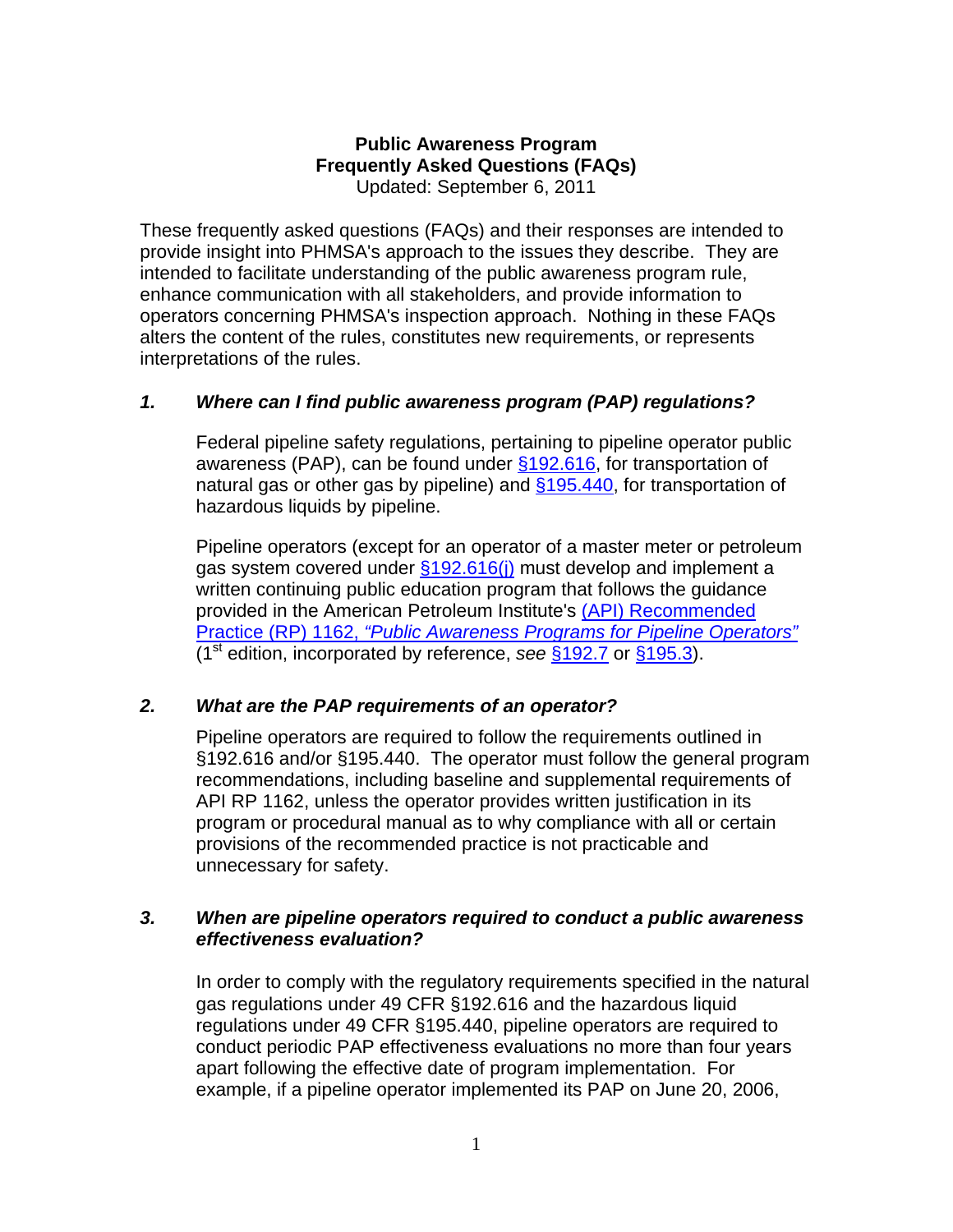then the operator is required to complete an effectiveness evaluation no later than June 20, 2010. This requirement also pertains to inactive lines that are currently under the operator's PAP and still being maintained by the pipeline operator and that could go back in service (e.g., currently filled with nitrogen).

 Regulated gas gathering line operators were required to establish a public awareness program by April 15, 2008, and will need to complete their effectiveness evaluations by April 12, 2010.

 Operators of master meter or petroleum gas systems covered by § 192.616(j) are not required to complete the four-year effectiveness evaluation described in API RP 1162.

### *4. Are the terms "public education" and "public awareness" interchangeable?*

The terms "public education," as used in the pipeline safety regulations, and "public awareness," as used in API RP 1162, are considered synonymous and interchangeable for the purpose of pipeline operator PAP, as noted in the final rule [70 FR 28838] published on May 19, 2005.

#### *5. What is the timeframe for regulators to conduct the operator PAP effectiveness inspections?*

 Federal PAP inspections, including Interstate Agent Agreement inspections, will be completed by December 31, 2012. Intrastate jurisdictional agencies may conduct their PAP inspections in a similar timeframe or develop their own inspection plan and timeline to complete State inspections.

### *6. Will inspections cover the pipeline operator's entire Public Awareness Program) or will the inspection focus on program effectiveness evaluations and results only?*

 PAP effectiveness inspection efforts will primarily focus on the operator's effectiveness evaluations, the results of those evaluations, and the steps taken to identify improvements and implement changes based on those evaluations. In addition, the inspections will include a general evaluation of each pipeline operator's PAP to establish a baseline on how the operator implemented its written program in the first effectiveness evaluation cycle. Where previous reviews are not adequate, the PAP effectiveness inspection may also verify that the PAP was developed on time and implemented according to API RP 1162 to meet requirements.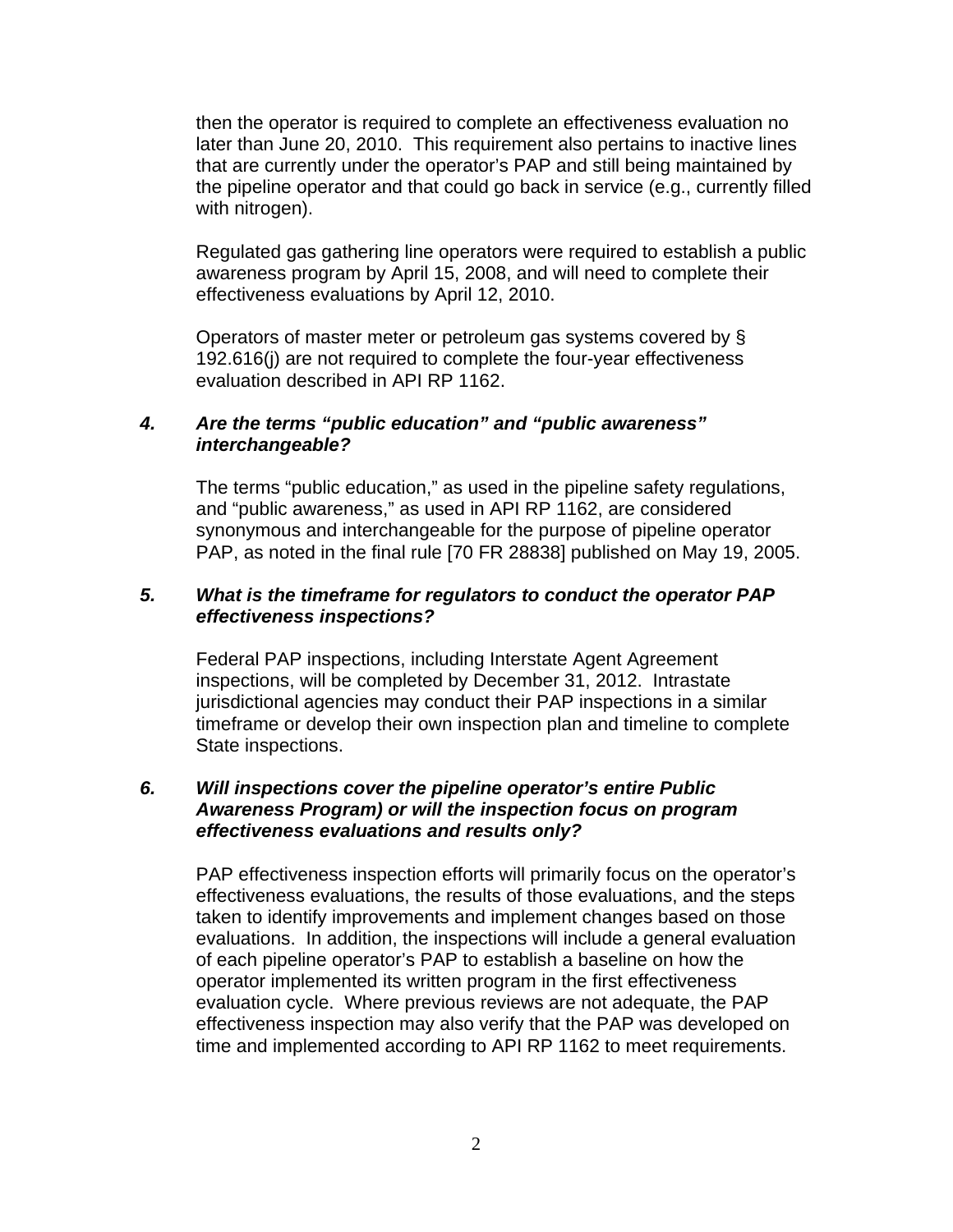## *7. Will the PAP effectiveness inspection be a standalone inspection or part of an integrated inspection?*

 PAP effectiveness inspections may be conducted as a standalone inspection or combined with other inspection activities.

# *8. Who will be conducting PAP effectiveness inspections?*

 Both PHMSA and state pipeline safety personnel will inspect based on their appropriate regulatory authority. PHMSA Community Assistance and Technical Services (CATS) managers and other pipeline safety personnel may be involved with Federal inspection efforts. In addition, team inspections may be considered.

# *9. Will the PAP effectiveness inspections be prioritized?*

A risk-based prioritization approach may be considered when planning public awareness inspections. PHMSA is prioritizing pipeline operator inspections by gas transmission, hazardous liquid, and then gas distribution. In addition, the initial focus will be on larger operators (mileage or # of customers) that may have a greater potential to affect the public. Inspections will also focus on operators with prior incidents/accidents/violations relating to the public awareness requirements.

# *10. How long will the PAP effectiveness inspection take?*

 The inspection duration may vary, from less than a day up to three days. The time depends largely on the size of the operator and how well the operator is prepared for the inspection.

### *11. What constitutes completion of an operator's PAP effectiveness evaluation?*

 Gathering survey/assessment data alone does not constitute a pipeline operator's completion of a PAP effectiveness evaluation. The operator must be able to:

- Specify any findings or conclusions related to its program effectiveness, based on the gathered data;
- Identify and implement recommended changes and improvements to its program based on its conclusions; and
- Discuss the methodology used to evaluate its program effectiveness for all stakeholder audiences.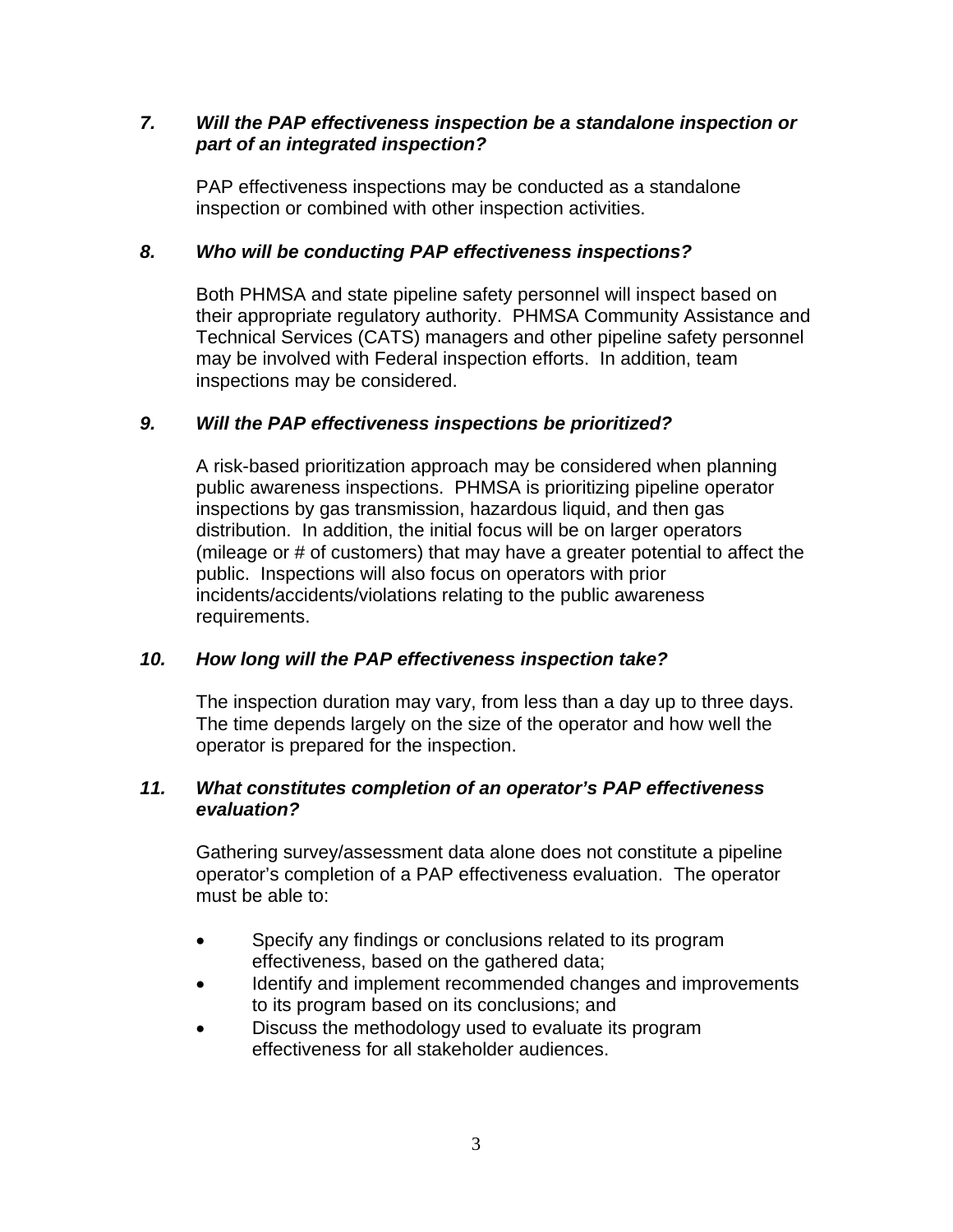## *12. Will PAP effectiveness inspections be conducted onsite at the pipeline operator's facility?*

 PAPs effectiveness inspections may be conducted onsite at the pipeline operator's facility or in another appropriate location. PHMSA and State pipeline safety personnel will determine the appropriate inspection venue.

# *13. What documentation should pipeline operators provide for the PAP effectiveness inspection?*

 Operators should have their written PAP and records such as stakeholder lists, brochures, or pamphlets indicating message, documentation of sent messages, maps, procedures, plans, evaluation results, follow-up actions, and other relevant documentation that supports compliance.

Operators must maintain records of key program documentation to demonstrate compliance with the public awareness regulations. Under §192.616(c) and §195.440(c), each operators must follow the general program recommendations which include retaining records for each category listed in API RP 1162 Section 7.2 for a minimum of five (5) years, or as defined in the operator's PAP, whichever is longer.

# *14. Where can I find the PAP inspection form?*

 The Public Awareness Program Effectiveness Inspection Form (PHMSA Form-21) is available on PHMSA's website at: [http://phmsa.dot.gov/pipeline/library/forms.](http://phmsa.dot.gov/pipeline/library/forms) PHMSA may update inspection documents as necessary.

### *15. Where can I find the public awareness enforcement guidance document?*

The Public Awareness Enforcement Guidance for [gas a](http://www.phmsa.dot.gov/staticfiles/PHMSA/DownloadableFiles/Public Awareness Enforcement Guidance Part 192 _7 27 2011_.pdf)nd hazardous [liquid](http://www.phmsa.dot.gov/staticfiles/PHMSA/DownloadableFiles/Public Awareness Enforcement Guidance Part 195 _7 27 2011_ _2_.pdf) pipelines is also available. PHMSA may update these quidance documents from time to time, as necessary.

# *16. Are the appendices in API Recommended Practice (RP) 1162 enforceable?*

As stated in the final rule, the appendices to API RP 1162 provide additional information and resources but do not specify additional requirements. The public awareness regulations only specify baseline and supplemental requirements; therefore, for inspection purposes, the API RP 1162 appendices are not enforceable. Appendices are intended to provide clarification, examples, and additional information and together can be viewed as a separate document.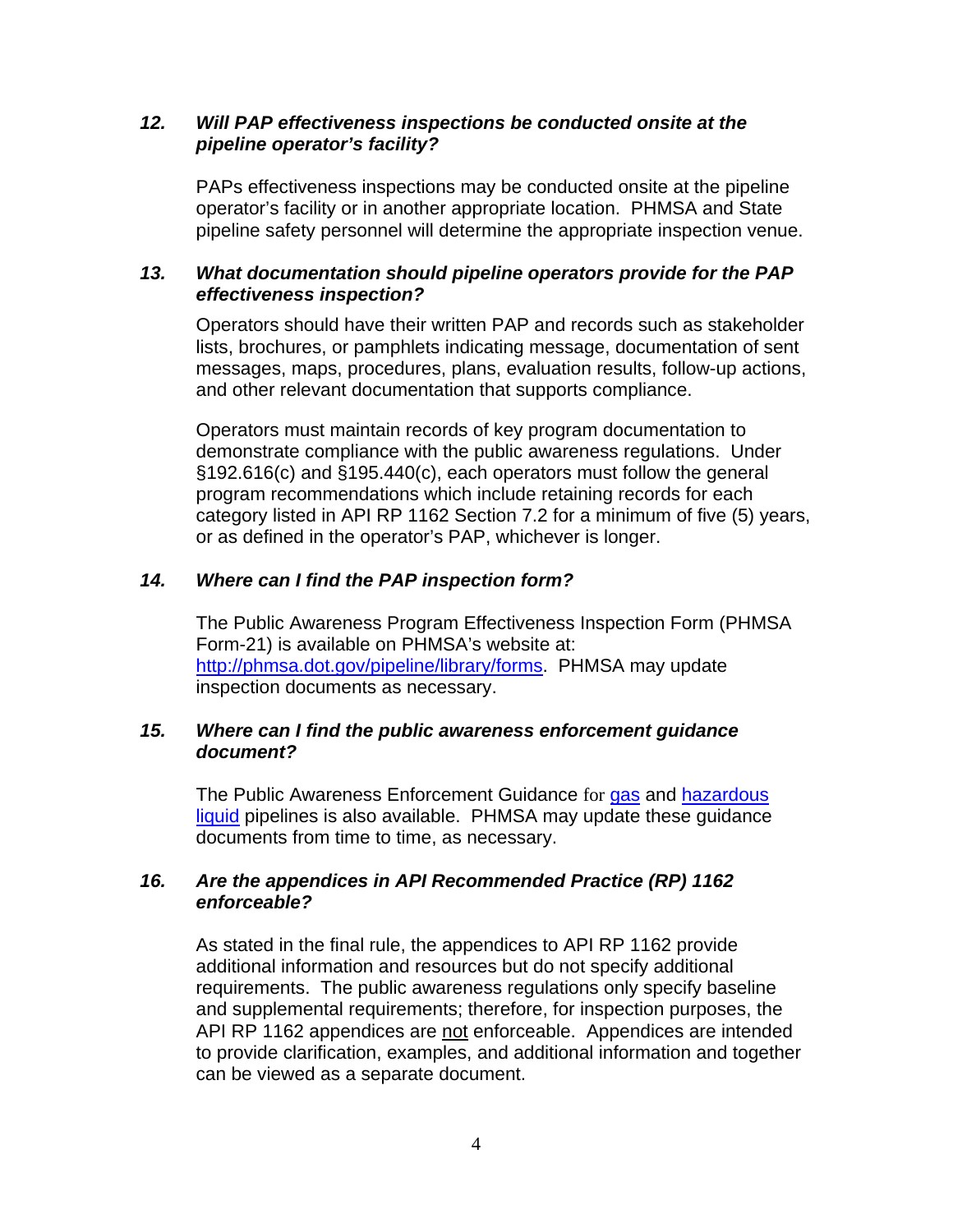### *17. Are generic messages acceptable?*

While collaboration is acceptable and encouraged, the operator's use of generic messages that are not specific to a particular pipeline system, stakeholder audience, and/or product information is likely to be unacceptable in most cases. If generic messages are used, operators are still required to ensure the baseline messages are communicated to each stakeholder audience group.

There may be limited cases when the use of generic messages is acceptable. If an operator uses generic messages, then the operator is required to demonstrate that their message content and distribution for each stakeholder audience meets the PAP requirements and is specifically appropriate to the unique attributes and characteristics of each pipeline system for which the message is used and appropriate to the specific stakeholder audiences to which the message is targeted.

#### *18. Is there a required limit or percentage of delivery outreach messages to stakeholder audiences?*

 The operator is required to deliver the baseline message to each stakeholder audience based on the delivery frequency outlined in the API RP 1162. The operator should determine the need for additional message delivery efforts based on the operator's results. Limits, rates, or percentages are not prescribed by regulators for sample sizes, outreach messages, or similar parameters. Instead, the expectation is for each pipeline operator to set these parameters and be able to explain the methodology used. The message delivery method, frequency, and content should be determined by the operator based on the operator's specific needs.

### *19. Will deficiencies not addressed previously from the Clearinghouse review be considered a violation?*

 PHMSA issued a final rule on May 19, 2005, that required each operator of a gas or hazardous liquid pipeline to develop and implement a written continuing public education program. In June 2005, PHMSA issued Advisory Bulletin (ADB-06-02) requesting pipeline operators to submit their written PAP to the PHMSA Public Awareness Program Clearinghouse for review. PHMSA's Community Assistance and Technical Services (CATS) managers followed-up with pipeline operators, who submitted Public Awareness Programs to the Clearinghouse, regarding identified deficiencies. A pipeline operator may not be in compliance if the public awareness requirements, stated in the pipeline safety regulations, are not met and/or identified deficiencies have not been addressed.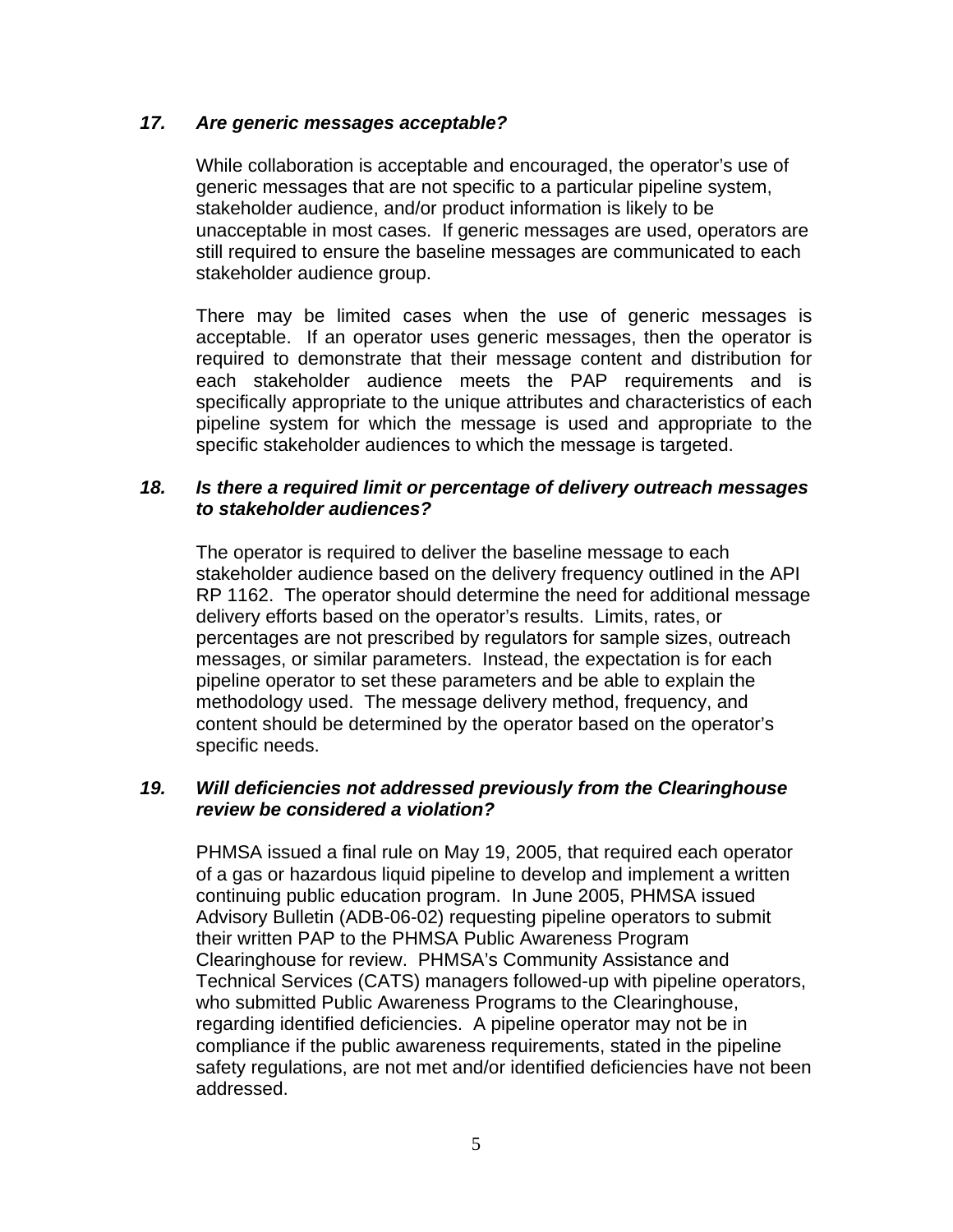## *20. Is it acceptable for each pipeline operator to set its own baseline, particularly since operators have completed only one cycle?*

 Operators are required to follow the Federal pipeline safety regulations in 49 CFR §192.616(c) and/or §195.440(c). These regulations specify that an operator must follow the general program recommendations in API RP 1162 for both the baseline and supplemental requirements, unless the operator provides a valid written justification for program exclusions.

 In addition, API RP 1162 requires that operator's written PAP, as well as the operator's actual records or documentation meet or exceed the baseline and supplemental delivery frequencies identified Tables 2-1 thru 2-3 of API RP 1162.

#### *21. What are some examples of how to identify individuals within each stakeholder audience (affected public, local public officials, emergency officials, and excavators)?*

 Information and examples of stakeholder audiences can be found in Sections 3.1, 3.2, 3.3, and 3.4 in API RP 1162, First Edition, December 2003.

#### *22. Are pipeline operators permitted to use external resources or thirdparty vendors to support the development, implementation, and/or evaluation of their public PAP?*

Operators may use external support resources or third-party vendors to develop, implement, and/or evaluate their PAP. If external support is used, the operator is still required to comply with federal requirements and provide documentation, justifications, and methodologies during inspections.

#### *23. Are pipeline operators required to use more than one message delivery per delivery period?*

The operator is required to deliver the baseline messages to each stakeholder audience based on the delivery frequencies outlined in API RP 1162. The operator should determine the need for additional message delivery based on the operator's results. The operator should determine the need for additional message delivery based on the operator's results. For example, if a large percentage of mailed documents were undeliverable, perhaps a second mailing would be warranted.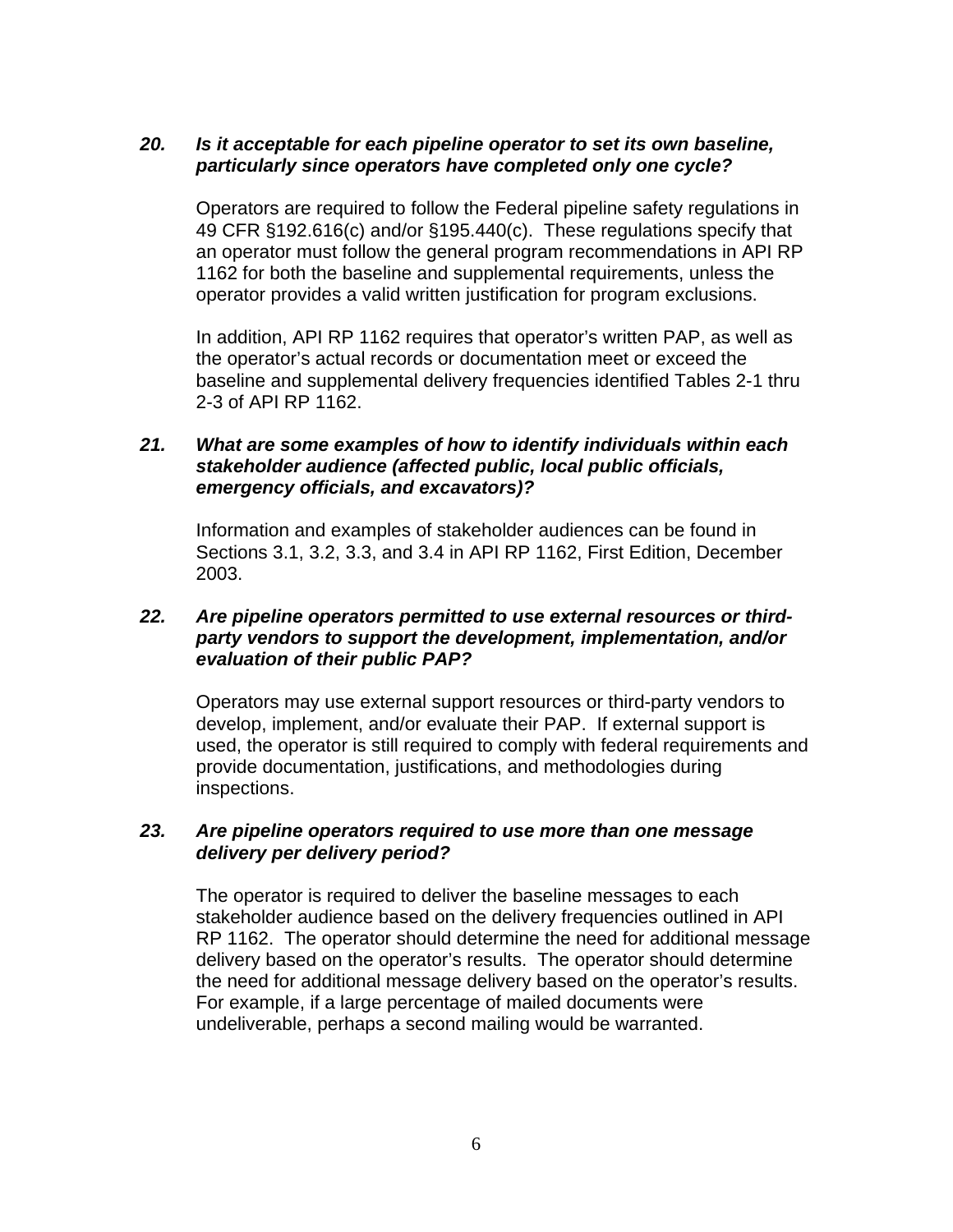#### *24. What annual audit methods are acceptable?*

As indicated in API RP 1162, there are three acceptable annual audit methods: internal self-assessments, third-party audits, or regulatory inspections.

### *25. Is the use of non-operations pipeline operator personnel acceptable for pre-testing PAP messages?*

The use of pipeline operator personnel not associated with or familiar with pipelines, pipeline operation, or pipeline terminology is one acceptable method to pre-test PAP messages.

#### *26. Are all pipeline operator personnel responsible for the operator's public awareness program?*

The operator should specify relevant company personnel involved in PAP activities in its written PAP.

## *27. Can a pipeline operator combine two or more stakeholder audience groups into one process?*

Pipeline operators can combine stakeholder audiences into one process, provided the minimum message delivery requirements of API RP 1162 are met or exceeded. The messages, delivery methods, and delivery frequencies must be appropriate as needed for each audience.

#### *28. Are pipeline operators required to provide messages in languages other than English for local public officials and emergency response officials since their activities require them to conduct their business primarily in English?*

Each operator is required to implement its program in English and in other languages commonly understood by a significant number and concentration of the non-English speaking population in its areas. Each operator should be able to provide the basis for their decisions with respect to this question.

### *29. How should operators proceed with ongoing PAP implementation?*

An operator must follow existing requirements, including baseline and supplemental requirements of API RP 1162. PHMSA and states have the option to conduct follow up inspections in the future to evaluate if operators have incorporated improvements from their program effectiveness evaluations into their PAP.